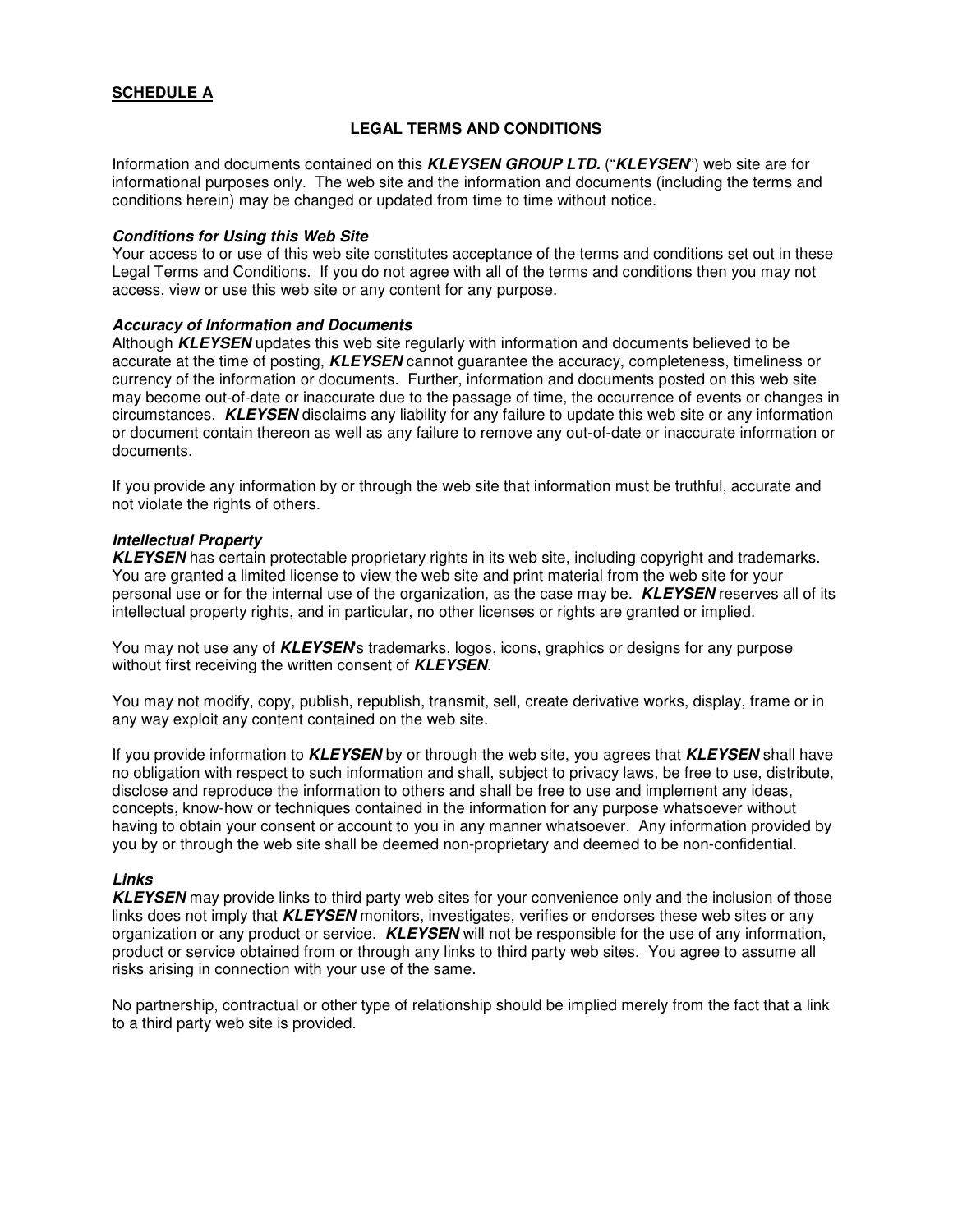## **Security**

The Internet is not a fully-secure medium and is subject to possible interception, loss, corruption or alteration of communication. **KLEYSEN** will not be liable for any damages resulting from the transmission, interception, corruption or alteration of communications to or from this web site.

### **Solicitation**

The web site and the information and documents thereon are for informational purposes only and are not intended as a solicitation or offering of securities in any jurisdiction. The information and documents available on or through this web site are not intended to modify, qualify, supplement or amend information and documents disclosed under corporate and securities legislation of any jurisdiction applicable to **KLEYSEN** or any of its related companies and should not be used for the purpose of making investment decisions concerning the securities of **KLEYSEN** or any of its related companies.

For official public securities documents and public companies information filed by **KLEYSEN** or any of its related companies, you are directed to documents on file with Canadian securities regulatory authorities which may be accessed through the SEDAR web site (www.sedar.com). Not all such documents are contained on this web site and the ones contained on this web site should not be considered official.

### **Forward-Looking Statements**

Statements throughout this web site that are not historical facts may be considered to be "forward-looking statements". These forward-looking statements sometimes include words to the effect that management believes or expects a stated condition or result. All estimates and statements that describe the company's objectives, goals or future plans are forward-looking statements. Since forward-looking statements address future events and conditions, by their very nature, they involve inherent risks and uncertainties. Actual results could differ materially from those currently anticipated due to any number of factors, including such variables as new information regarding business opportunities and changes in demand for services, changes in activity in the oil and gas industry or the economy generally and legislative, environmental and other regulatory or political change and changes in competition in the businesses in which the company operates and other factors disclosed on this web site. Forward-looking statements are based on the estimates and opinions of **KLEYSEN**'s management at the time the statements are made.

Furthermore, any forward-looking statements contained on the web site are made as at the date of their posting and **KLEYSEN** does not undertake any obligation to update any such forward-looking statements, whether as a result of new information, future events or otherwise, except as may be required by applicable securities laws.

#### **Warranty Disclaimer and Limitation of Liability**

THE WEB SITE AND INFORMATION AND DOCUMENTS ARE PROVIDED STRICTLY ON AN "AS IS" AND "AS AVAILABLE" BASIS. **KLEYSEN** MAKES NO EXPRESS OR IMPLIED WARRANTIES OR CONDITIONS WHATSOEVER, AND SPECIFICALLY DISCLAIMS THE SAME INCLUDING, WITHOUT LIMITATION, ANY WARRANTIES OR CONDITIONS OF MERCHANTABILITY, FITNESS FOR A PARTICULAR PURPOSE, CORRECTNESS, CURRENCY, TIMELINESS OR COMPLETENESS AS WELL AS ANY IMPLIED BY STATUTE.

UNDER NO CIRCUMSTANCES WILL **KLEYSEN** BE LIABLE FOR ANY INCIDENTAL, SPECIAL, INDIRECT OR CONSEQUENTIAL DAMAGES OR LOSSES INCURRED OR SUFFERED BY YOU WHICH MAY HAVE ARISEN OUT OF OR IN CONNECTION WITH THE USE OF OR THE INABILITY TO USE THE WEB SITE OR USE OF OR RELIANCE ON ANY INFORMATION OR DOCUMENT, WHETHER OR NOT **KLEYSEN** WAS TOLD OF THE POSSIBILITY OF SAME. This includes, but not limited to, any liability for:

- the use of or reliance on any information or document contained on or obtained through this web site;
- any inaccuracy or omission in such information or document or failure to keep any information or document current;